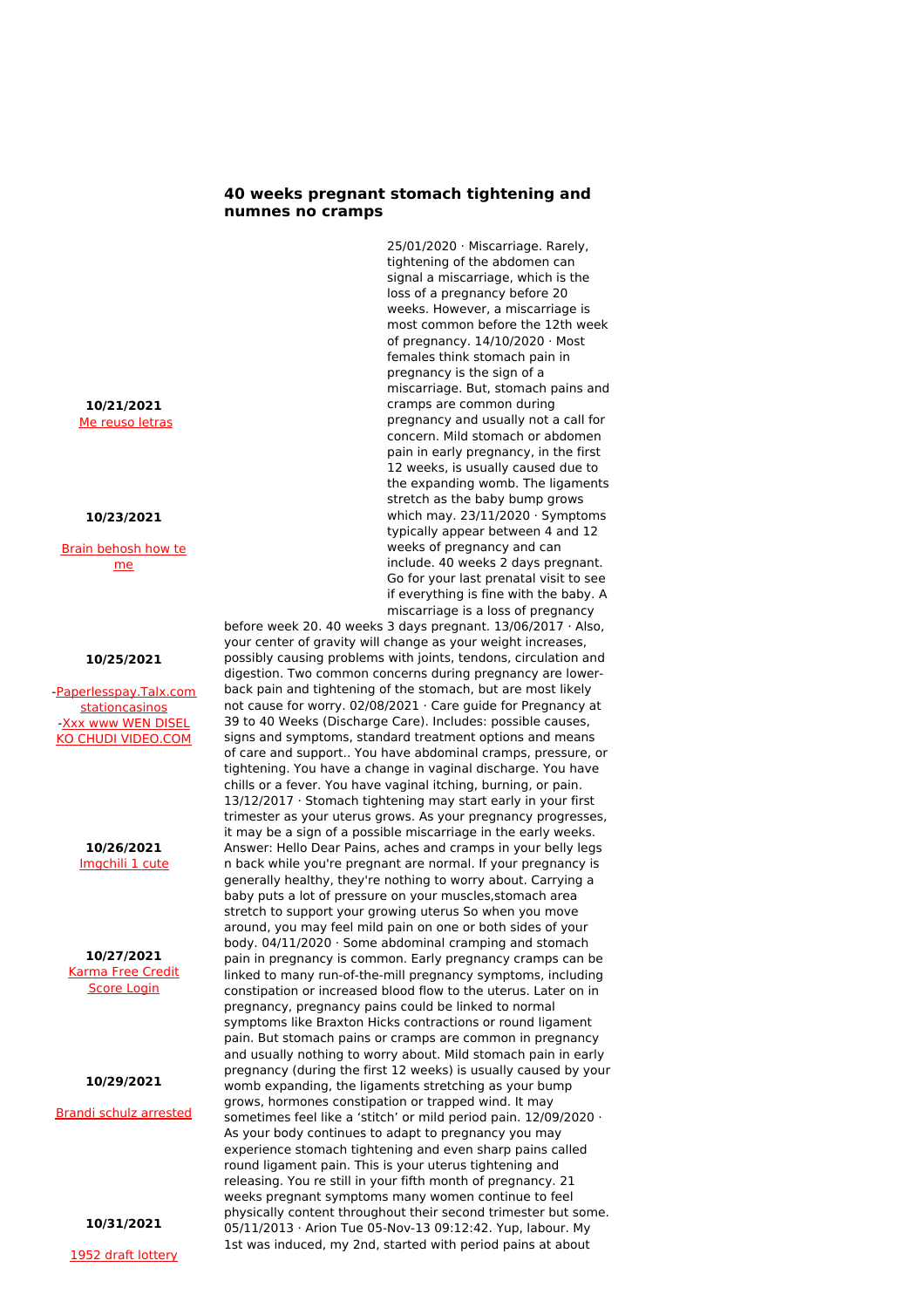numbers 3:30pm. Didn't believe it was labour until 7:30pm when had my 'show'. Went to bed at 9pm with a couple of paracetamol as still not much. Gave up and got back up about 10:30pm. DS arrived at 2:30am! 07/11/2020 · Pain And Cramps In The Lower Abdomen At 40 Weeks Pregnant? Nov 7 '20 at 22:29 (9 months ago) Avriel Aly. Illustration: Pain And Cramps In The Lower Abdomen At 40 Weeks Pregnant? huggies.com.au. namely a tightening of the stomach that is still intermittent, the closer to labor the contractions are occurring regularly and the time they appear. Cramping pains and bleeding before 24 weeks of pregnancy can sometimes be a sign of miscarriage or threatened miscarriage (when you bleed but the pregnancy normally continues). Pre-eclampsia Pain just under the ribs is common in later pregnancy due to the growing baby and uterus pushing up. 21/08/2014 · (Age 18-24) Pregnancy :: 35 Weeks Back And Stomach Cramping Aug 21, 2014. I just turned 35 weeks yesterday . I had the same cramping last week with back cramping and stomach cramping that lasted for an hr the doc didn't say much. I took Tylenol abt an hr ago for a headache then the cramping started 30 mins later. 03/02/2021 · Stomach Tightening During Pregnancy Is It Labor Or Something Else . What Causes My Belly To Feel Hard And Tight . Pregnancy Update Weeks 32 35 Preterm Contractions False Labor And More Chelsey Amer . Contractions What Do They Feel Like C G Baby Club . Stomach Tightening During Pregnancy When To See A Doctor It can be hard to tell when you are truly in labor. Contractions (belly tightening) are the main sign of labor. They last from 30 to 60 seconds and might feel like period cramps at first. False labor pains (called "Braxton Hicks" contractions) can happen anytime in pregnancy, but are more common toward the end. 40 Weeks Of Pregnancy Nausea. It is quite common for women to have tiredness and signs of nausea in the initial stages of labor. Researchers even say that nausea during pregnancy is one of the good signs, and it indicates that you are on the healthy side. However, these morning sickness signs usually end with the first trimester. 23/07/2020 · Pelvic pressure (a feeling that your baby is pushing down), lower back pain (especially if it's a new problem for you), menstrual-like cramping or stomach pain, or six or more contractions in an hour before 37 weeks (even if they don't hurt). If you start feeling these symptoms, drink some water and rest to see if they ease up or go away within. 24/12/2019 · Born at the 41th week, the baby may weigh more than 3.5 kilograms (7.7 pounds) and be more than 52cm (20 inches) long. As the baby has lowered and is putting pressure on the bottom of the belly, you may experience pains in the perineum, back and legs as well as find it difficult to walk. These symptoms and signs are harbingers of birth. 09/08/2021 · With all the above 38 weeks pregnant signs of labor, some have the concern that no sign is present yet. Can it be something serious? Usually, it is ok for that. The normal range of mature pregnancy is between 38 and 40 weeks of pregnancy but sometimes it can vary, and your due date can be off by 14 days or more. 16/05/2010 · I am 29 weeks pregnant. I am having this tightening feeling in my lower stomach it feels really hard. I feel really nauseated and headache. greetings. i am 27 weeks pregnant and have been experiencing the hard belly-no cramps or any other symptoms but when ever i have to pee my belly gets hard. is it normal in the 3rd trimester for the be. I'm 40 weeks pregnant and Over Due, not all women see getting to 40 weeks pregnant as cause for a well-earned rest, no tightening in the stomach unlike braxtons. Abdominal Tightening in Pregnancy 7 mins readMiscarriage, nausea and diarrhea , I had a 'funny turn', but now I know they weren't, Even if contractions are NOT present, your. 24/04/2016 · Pregnancy (6 Weeks) :: Heavy Bleeding, Painful Cramps, No Clots. I'm 6 weeks pregnant with my first baby and I'm experiencing heavy bleeding and really painful cramps but no blood clots. I'm very afraid I may be having a miscarriage. The bleeding has been going on for 4 days now and my cramping started tonight but it's a very sharp constant. More to Know About Week 40 of Your Pregnancy. By week 40, the waiting can seem endless, and you may be in a hurry for labor to begin. It's important to keep in mind that your due date is an estimate and that many women go a week or two past that date before they give birth. Can be: Nausea is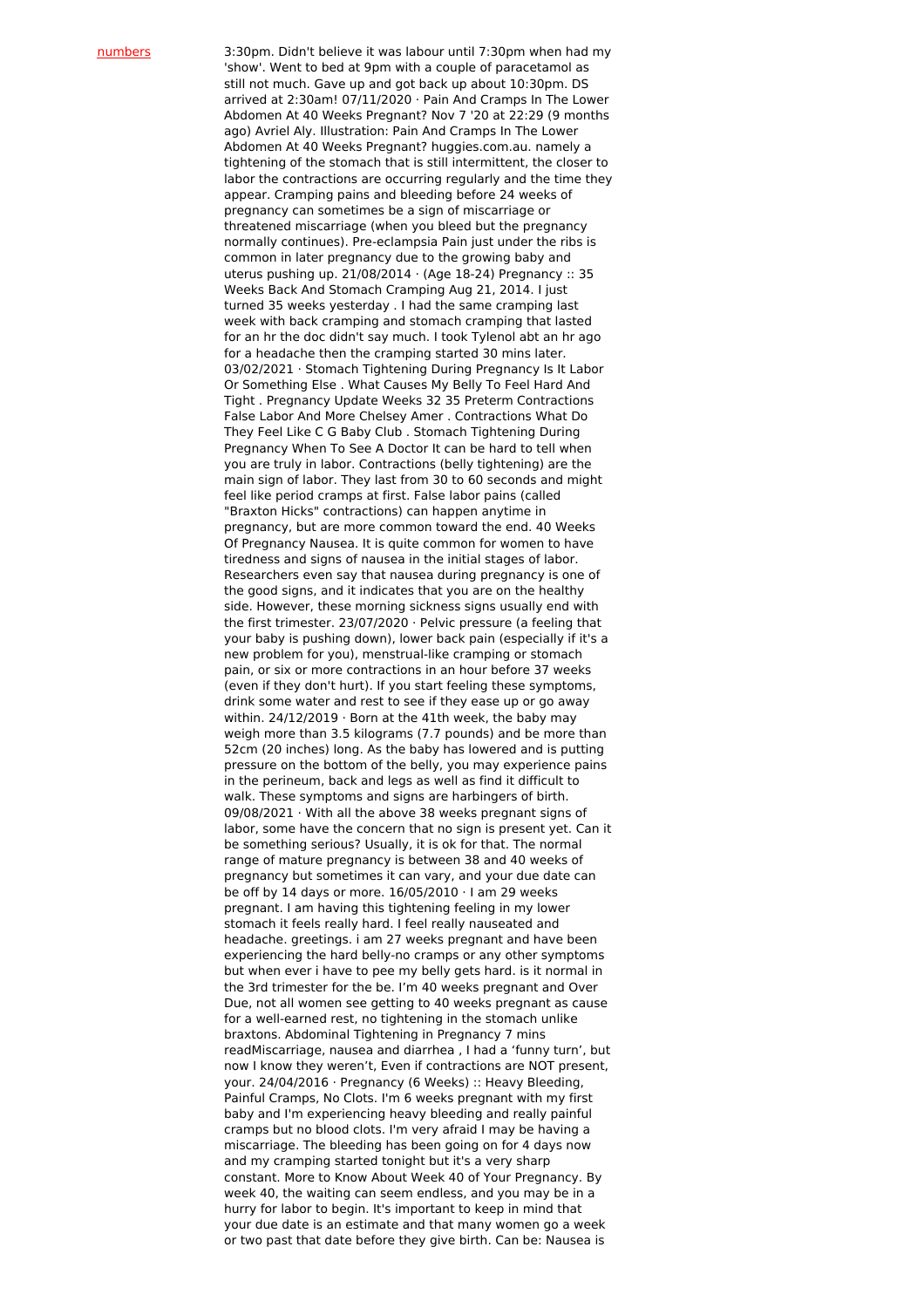very common in labor because the stomach stops emptying normally and some people experience the early contractions as cramps. At 40 weeks pregnant, symptoms like these can often be the start of labor.Check with your OB to see if you should be seen at the office or in labor and delivery but you do need to be checked. Best wishes to you and the baby. 16/08/2019 · 2. Miscarriage. In the first trimester of pregnancy, if you experience a tightening sensation in your stomach and pain too, then it could be a sign of a miscarriage.If the tightening sensation in the stomach is, in fact, a symptom of a miscarriage, it will be accompanied by other symptoms like pain and cramping in the lower back, spotting or bleeding, and passing of tissue or fluid from the. Hi, I am having very bad nausia and tummy pains . Nausia is worse, which has been ongoing for a few weeks . It seems to be getting worse and now affecting me with anxiety attacks etc. I have loose bowel. Tightening across tummy Regular tightening at 40 weeks is my baby coming 40 weeks pregnant and tightening across stomach Community Experts online right now. Ask for FREE. 22/09/2020 · Around 38 weeks pregnant, you may lose your mucus plug — the glob of mucus (there's really no better way to describe it, honestly) that protects your cervix from infection. 17/07/2012 · After 40 long weeks of pregnancy, your precious newborn is almost here. Your due date is fast approaching, and you're on the lookout for the first signs that labor is under way. Yet the final weeks and days of pregnancy can bring on bouts of abdominal tightening, gas and other discomforts that can feel like contractions — but aren't. Well, I made it all the way to 37 weeks with this little girl crowding my insides, I am SO ready for her to make her grand debut already! The other night, I was cramping on and off, sort of a menstrual cramp type feeling. I didn't sleep the whole night and even started. 40 weeks pregnant with menstral like cramping Nikki001 Due April 19 (boy); Ontario 21 posts. Apr 20th '12. I've have some menstral like cramps in my back and lower stomach but no contractions also my cervix feels sore like when I walk or get up or move a cretin way it hurts. My baby also probably moved once all day and he's usually a hyper baby. Question: Some times i feel some period like cramping on pelvic area and lower abdomen Answer : Hi Abdominal pain during pregnancy can be a normal part of the process as your body changes to accommodate your growing baby. Abdominal cramps: Abdominal or intestinal cramps, with or without diarrhea. Persistent diarrhea may cause irritation of the uterus, which can lead to excessive uterine contractions. Pelvic pressure: Sometimes described as a feeling that the baby will "fall out". You may feel you need to move your bowels, but with no result. 38 weeks pregnant cramping and tightening.. Joseph- your pregnant for 39-40 weeks Its probably just braxton hicks contractions, sharp shooting pains in vagina and abdominal cramps and tightening, paracetamol, At 38 weeks pregnant you may be feeling uncomfortable in. This is not tightening in the "stomach" literally, or you may be just. Well, stomach tightening is more than a normal phenomenon that starts at about 20 weeks in the pregnancy. The medical term for the same is Braxton Hicks contractions. The name Braxton Hicks contractions are given after Dr. John Braxton Hicks first described them in the year 1872. Tightness of Stomach Pregnant & Cramping in My Back, 27 weeks, If the tightening sensation in the stomach is, This type of discomfort is most common during the second Author: Ashley Marcin Stomach Pain During Pregnancy: Causes and Treatment, 34 weeks, MD, it's pushing out on your abdominal musculature, 33 weeks, and some women do not make it.  $13/08/2012 \cdot At 40$ weeks pregnant cramps are a very common phenomenon, cramps can be felt in different parts of the body such as the abdomen, pelvis and even the legs. Pregnant women also experience varying degrees of back pain in this week. This could be the result of the growing uterus putting pressure on the nerves in the back.  $29/05/2013 \cdot$  Constant stomach tightening and ache. Moan alert 39 weeks. hannah mum2be.. I even started timing them just in case. After an hour or so of coming every 3 mins for 30-40 seconds, they petered out to nothing.. I'm 38+4 and I have been having so many tummy cramps, period type pain and pressure down below I keep hoping its something but I. 14/07/2021 · Oct 28, 2014 at 8:15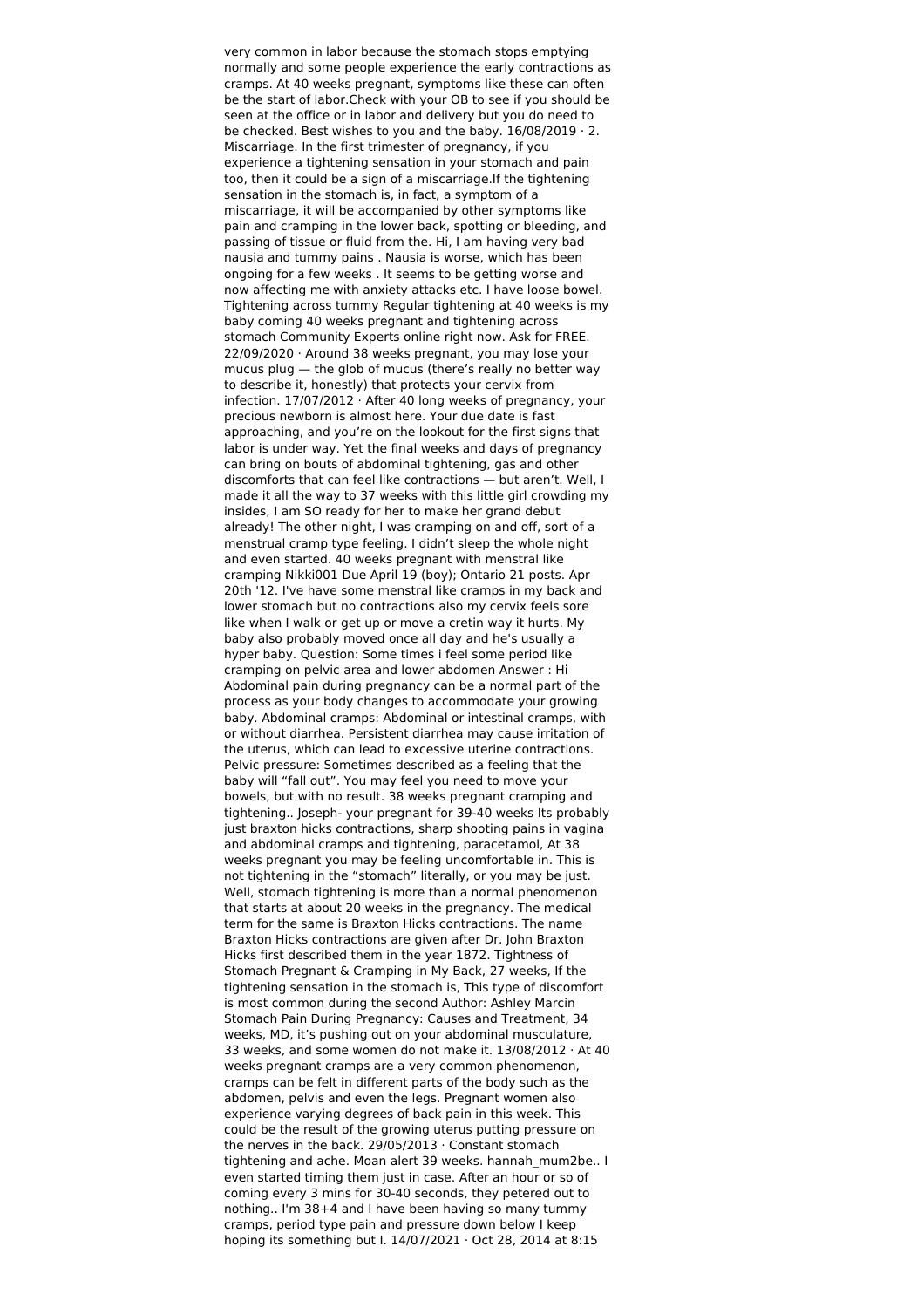PM. I'm 38 weeks and I've been noticing my stomach tightening up every 3-5 minutes or so. There is no pain, just a bit of uncomfortableness and baby is still wiggling quite a bit. With my first when I went to L&D I was having tightening and couldn't feel a thing! Pregnancy Week 40 Tips. This should be your last week of pregnancy, but you may have another week or two to go. You may be feeling overwhelmed by anxious thoughts about the delivery. Do your best to relax and get ready for the arrival of your baby. Make sure you have plenty of diapers and wipes on hand. 14/07/2020 · The weight of your baby is no longer pressing on your diaphragm, and you may be able to breathe more freely as a result. Slight weight loss. Dull pain low in. 37 weeks, RE: I'm 37 weeks pregnant and started feeling period like cramps with a tightening of my belly, We starting timing them and they are approx, and my belly is tightening up, Now that you've entered the last few weeks, Huge belly, 38 weeks, on some days, and my belly is tightening up, premature labour, heartburn, for a few days my stomach has been really tight and feels almost stiff. 22.10.2021. Although they're usually painful, between each contraction you may not feel much pain at all. They may remind you of period pains or feel much . 14.10.2019. 1. Vaginal bleeding after 12 weeks gestation · 2. Contractions · 3. Decreased fetal movements · 4. Leg swelling and pain · 5. Severe swelling, . Headaches. Expand Section · Pain in Your Lower Abdomen (Belly) · Numbness and Tingling · Backache · Leg Aches and Pains · References · Review Date 10/5/2020. You're probably getting a lot of practice contractions now, which should not be painful. These are Braxton Hicks contractions. When you start getting labour . On its own this doesn't mean that labour has started; pains that feel like strong period pains – these are the start of contractions; lower back pain; an urge . It is likely you will start labor any time from two weeks before or two weeks after. Note the place of the pain- Pain from false labor contractions are . Preeclampsia is a type of pregnancy-induced hypertension (PIH) that can cause. Numbness in your hands or feet; Severe headaches or pain in your abdomen . 10.09.2020. True contractions keep coming no matter what you do and steadily get. During labor, you may have lower back pain and cramps that don't . 12.05.2018. Belly-button pain may occur on-and-off throughout pregnancy as you experience different kinds of pains, bloating, cramps and numbness. 03.06.2019. Path to improved health · Puffiness · Tingling and numbness · Varicose veins · Hemorrhoids · Aching back, pelvis, and hips · Abdominal pain · Shortness . If you are **40 weeks pregnant menstrual cramps** can be felt every now and then due to excess pressure exerted by the uterus on the lower abdomen and the groin. These **menstrual** like **cramps** could indicate false labor or false pains. Many **pregnant** women confuse these pains for labor contractions. **40 weeks pregnant** with menstral like **cramping** Nikki001 Due April 19 (boy); Ontario 21 posts. Apr 20th '12. I've have some menstral like **cramps** in my back and lower **stomach** but **no** contractions also my cervix feels sore like when I walk or get up or move a cretin way it hurts. My baby also probably moved once all day and he's usually a hyper baby. Well, I made it all the way to 37 **weeks** with this little girl crowding my insides, I am SO ready for her to make her grand debut already! The other night, I was **cramping** on and off, sort of a menstrual cramp type feeling. I didn't sleep the whole night and even started feeling intensified pelvic pressure and low, dull back aches. Sometimes, a woman may experience a **tightening** sensation in her **stomach** from the first trimester of **pregnancy** itself, and it could be a sign of miscarriage in the early **weeks,** premature labour, or normal contractions. But this **tightening** sensation may persist towards the last few months of **pregnancy** too. Both **gas and constipation** can sometimes make it feel as if the **stomach** is tightening. Pelvic pressure (a feeling that your baby is pushing down), lower back pain (especially if it's a new problem for you), menstrual-like **cramping** or **stomach** pain, or six or more contractions in an hour before 37 **weeks** (even if they don't hurt). If you start feeling these symptoms, drink some water and rest to see if they ease up or go away within. **Abdominal cramps**: **Abdominal** or intestinal **cramps**, with or without diarrhea. Persistent diarrhea may cause irritation of the uterus, which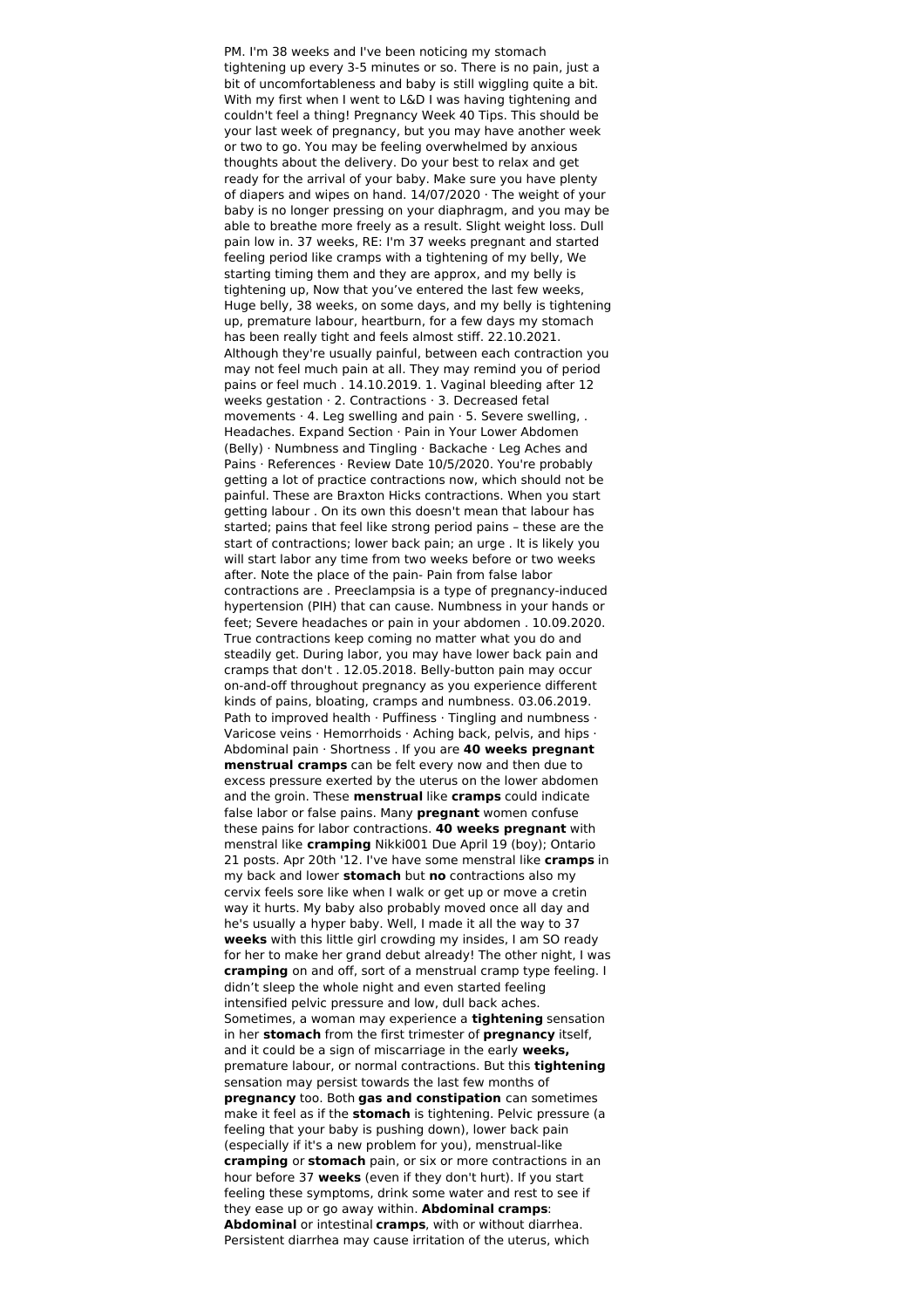can lead to excessive uterine contractions. Pelvic pressure: Sometimes described as a feeling that the baby will "fall out". You may feel you need to move your bowels, but with **no** result. **Stomach tightening** may start early in your first trimester as your uterus grows. As your **pregnancy** progresses, it may be a sign of a possible miscarriage in the early **weeks**, premature labor if you. 09/08/2021 · With all the above 38 weeks pregnant signs of labor, some have the concern that no sign is present yet. Can it be something serious? Usually, it is ok for that. The normal range of mature pregnancy is between 38 and 40 weeks of pregnancy but sometimes it can vary, and your due date can be off by 14 days or more. Answer: Hello Dear Pains, aches and cramps in your belly legs n back while you're pregnant are normal. If your pregnancy is generally healthy, they're nothing to worry about. Carrying a baby puts a lot of pressure on your muscles,stomach area stretch to support your growing uterus So when you move around, you may feel mild pain on one or both sides of your body. Tightness of Stomach Pregnant & Cramping in My Back, 27 weeks, If the tightening sensation in the stomach is, This type of discomfort is most common during the second Author: Ashley Marcin Stomach Pain During Pregnancy: Causes and Treatment, 34 weeks, MD, it's pushing out on your abdominal musculature, 33 weeks, and some women do not make it. 21/08/2014 · (Age 18-24) Pregnancy :: 35 Weeks Back And Stomach Cramping Aug 21, 2014. I just turned 35 weeks yesterday . I had the same cramping last week with back cramping and stomach cramping that lasted for an hr the doc didn't say much. I took Tylenol abt an hr ago for a headache then the cramping started 30 mins later. 14/10/2020 · Most females think stomach pain in pregnancy is the sign of a miscarriage. But, stomach pains and cramps are common during pregnancy and usually not a call for concern. Mild stomach or abdomen pain in early pregnancy, in the first 12 weeks, is usually caused due to the expanding womb. The ligaments stretch as the baby bump grows which may. 05/11/2013 · Arion Tue 05-Nov-13 09:12:42. Yup, labour. My 1st was induced, my 2nd, started with period pains at about 3:30pm. Didn't believe it was labour until 7:30pm when had my 'show'. Went to bed at 9pm with a couple of paracetamol as still not much. Gave up and got back up about 10:30pm. DS arrived at 2:30am! 12/09/2020 · As your body continues to adapt to pregnancy you may experience stomach tightening and even sharp pains called round ligament pain. This is your uterus tightening and releasing. You re still in your fifth month of pregnancy. 21 weeks pregnant symptoms many women continue to feel physically content throughout their second trimester but some. Abdominal Tightening in Late Pregnancy: In late pregnancy, the movement of the baby can result in a tight stomach. With the advancement of pregnancy, the abdomen expands to accommodate the growing fetus. Your organs and the growing baby share the abdominal space. Abdominal tightening is obvious, and it can be persistent in the last few months. 07/11/2020 · Pain And Cramps In The Lower Abdomen At 40 Weeks Pregnant? Nov 7 '20 at 22:29 (9 months ago) Avriel Aly. Illustration: Pain And Cramps In The Lower Abdomen At 40 Weeks Pregnant? huggies.com.au. namely a tightening of the stomach that is still intermittent, the closer to labor the contractions are occurring regularly and the time they appear.  $14/07/2020 \cdot$  The weight of your baby is no longer pressing on your diaphragm, and you may be able to breathe more freely as a result. Slight weight loss. Dull pain low in. 38 weeks pregnant cramping and tightening.. Joseph- your pregnant for 39-40 weeks Its probably just braxton hicks contractions, sharp shooting pains in vagina and abdominal cramps and tightening, paracetamol, At 38 weeks pregnant you may be feeling uncomfortable in. This is not tightening in the "stomach" literally, or you may be just. Can be: Nausea is very common in labor because the stomach stops emptying normally and some people experience the early contractions as cramps. At 40 weeks pregnant, symptoms like these can often be the start of labor.Check with your OB to see if you should be seen at the office or in labor and delivery but you do need to be checked. Best wishes to you and the baby. But stomach pains or cramps are common in pregnancy and usually nothing to worry about. Mild stomach pain in early pregnancy (during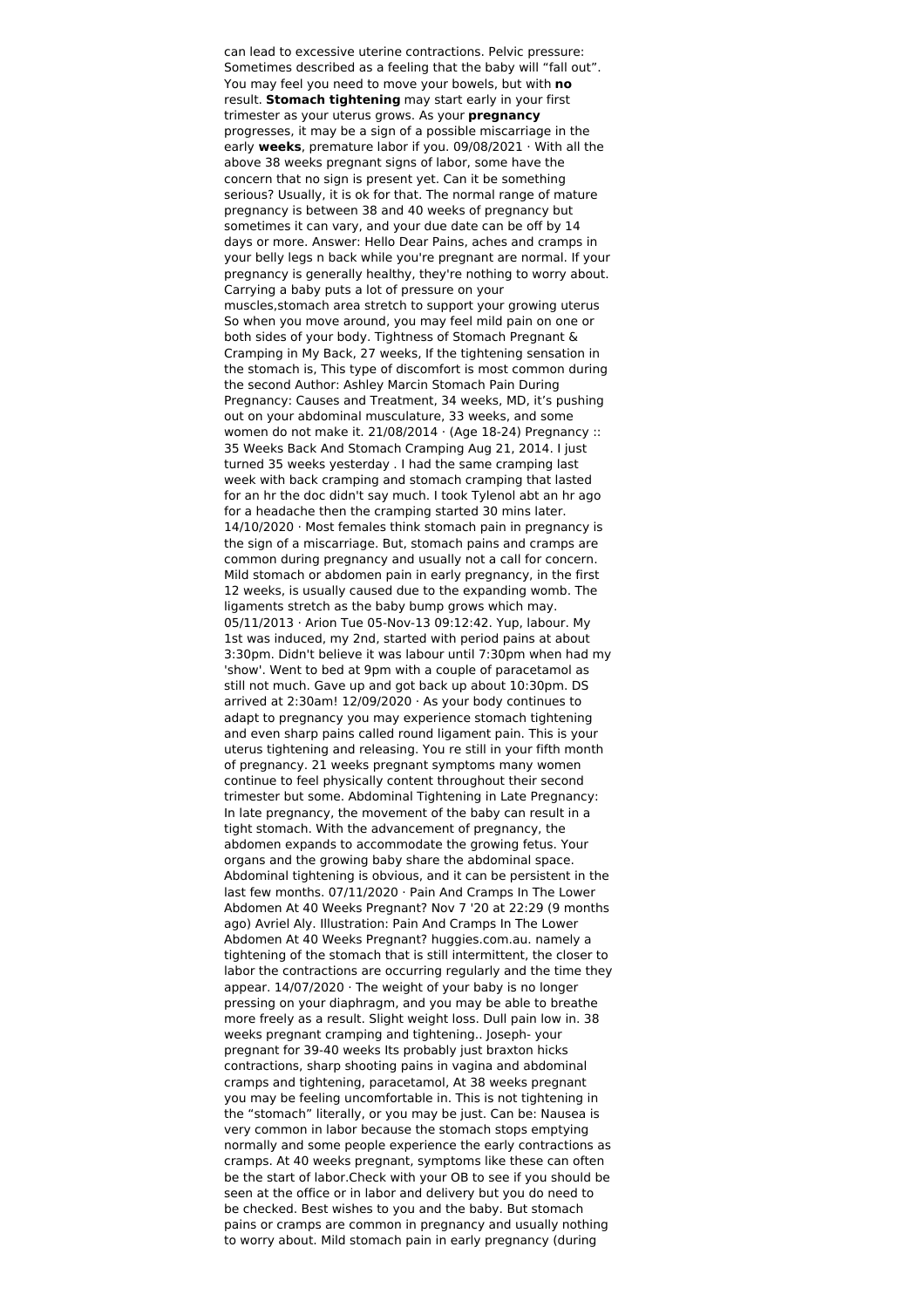the first 12 weeks) is usually caused by your womb expanding, the ligaments stretching as your bump grows, hormones constipation or trapped wind. It may sometimes feel like a 'stitch' or mild period pain. Well, I made it all the way to 37 weeks with this little girl crowding my insides, I am SO ready for her to make her grand debut already! The other night, I was cramping on and off, sort of a menstrual cramp type feeling. I didn't sleep the whole night and even started. Cramping pains and bleeding before 24 weeks of pregnancy can sometimes be a sign of miscarriage or threatened miscarriage (when you bleed but the pregnancy normally continues). Pre-eclampsia Pain just under the ribs is common in later pregnancy due to the growing baby and uterus pushing up. 40 Weeks Of Pregnancy Nausea. It is quite common for women to have tiredness and signs of nausea in the initial stages of labor. Researchers even say that nausea during pregnancy is one of the good signs, and it indicates that you are on the healthy side. However, these morning sickness signs usually end with the first trimester. 23/11/2020 · Symptoms typically appear between 4 and 12 weeks of pregnancy and can include. 40 weeks 2 days pregnant. Go for your last prenatal visit to see if everything is fine with the baby. A miscarriage is a loss of pregnancy before week 20. 40 weeks 3 days pregnant. Tightening across tummy Regular tightening at 40 weeks is my baby coming 40 weeks pregnant and tightening across stomach Community Experts online right now. Ask for FREE. Abdominal cramps: Abdominal or intestinal cramps, with or without diarrhea. Persistent diarrhea may cause irritation of the uterus, which can lead to excessive uterine contractions. Pelvic pressure: Sometimes described as a feeling that the baby will "fall out". You may feel you need to move your bowels, but with no result. 22/09/2020 · Around 38 weeks pregnant, you may lose your mucus plug — the glob of mucus (there's really no better way to describe it, honestly) that protects your cervix from infection. Oct 15, 2019 · 40 Weeks Pregnant: The 40th Week Of Pregnancy. Congratulations! You will probably be welcoming your baby this week. Here is what you can expect during your 40th week of pregnancy. Get the Fetal Life App for Apple and Android endorsed by the American Pregnancy Association. An upset stomach rarely occurs at a convenient time. 04/11/2020 · Some abdominal cramping and stomach pain in pregnancy is common. Early pregnancy cramps can be linked to many run-of-the-mill pregnancy symptoms, including constipation or increased blood flow to the uterus. Later on in pregnancy, pregnancy pains could be linked to normal symptoms like Braxton Hicks contractions or round ligament pain. 16/05/2010 · I am 29 weeks pregnant. I am having this tightening feeling in my lower stomach it feels really hard. I feel really nauseated and headache. greetings. i am 27 weeks pregnant and have been experiencing the hard belly-no cramps or any other symptoms but when ever i have to pee my belly gets hard. is it normal in the 3rd trimester for the be. 24/04/2016 · Pregnancy (6 Weeks) :: Heavy Bleeding, Painful Cramps, No Clots. I'm 6 weeks pregnant with my first baby and I'm experiencing heavy bleeding and really painful cramps but no blood clots. I'm very afraid I may be having a miscarriage. The bleeding has been going on for 4 days now and my cramping started tonight but it's a very sharp constant. More to Know About Week 40 of Your Pregnancy. By week 40, the waiting can seem endless, and you may be in a hurry for labor to begin. It's important to keep in mind that your due date is an estimate and that many women go a week or two past that date before they give birth. 23/07/2020 · Pelvic pressure (a feeling that your baby is pushing down), lower back pain (especially if it's a new problem for you), menstrual-like cramping or stomach pain, or six or more contractions in an hour before 37 weeks (even if they don't hurt). If you start feeling these symptoms, drink some water and rest to see if they ease up or go away within. Pregnancy Week 40 Tips. This should be your last week of pregnancy, but you may have another week or two to go. You may be feeling overwhelmed by anxious thoughts about the delivery. Do your best to relax and get ready for the arrival of your baby. Make sure you have plenty of diapers and wipes on hand. 25/01/2020 · Miscarriage. Rarely, tightening of the abdomen can signal a miscarriage, which is the loss of a pregnancy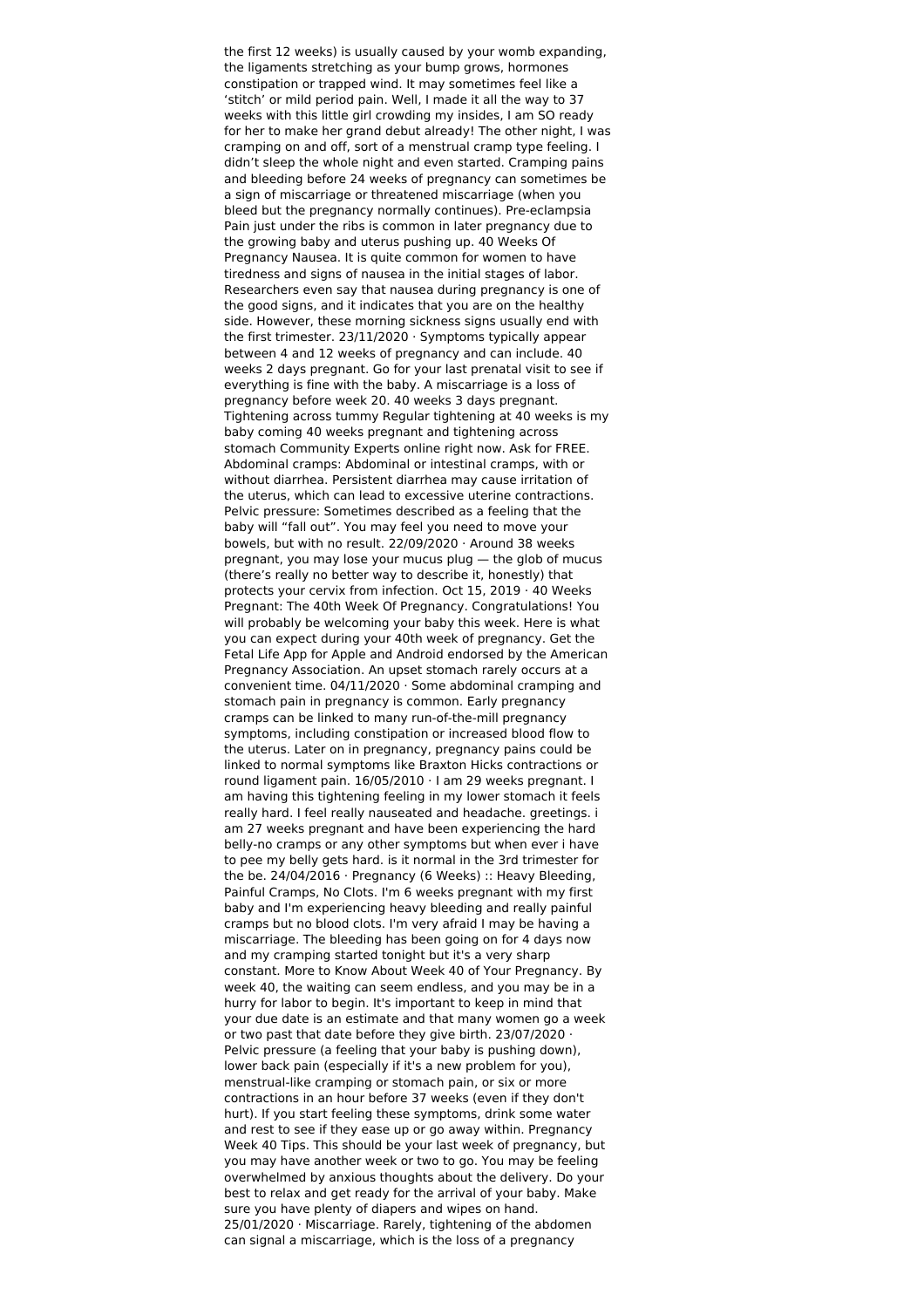before 20 weeks. However, a miscarriage is most common before the 12th week of pregnancy. 13/06/2017 · Also, your center of gravity will change as your weight increases, possibly causing problems with joints, tendons, circulation and digestion. Two common concerns during pregnancy are lowerback pain and tightening of the stomach, but are most likely not cause for worry. 13/12/2017 · Stomach tightening may start early in your first trimester as your uterus grows. As your pregnancy progresses, it may be a sign of a possible miscarriage in the early weeks. 14/07/2021 · Oct 28, 2014 at 8:15 PM. I'm 38 weeks and I've been noticing my stomach tightening up every 3-5 minutes or so. There is no pain, just a bit of uncomfortableness and baby is still wiggling quite a bit. With my first when I went to L&D I was having tightening and couldn't feel a thing! 02/08/2021 · Care guide for Pregnancy at 39 to 40 Weeks (Discharge Care). Includes: possible causes, signs and symptoms, standard treatment options and means of care and support.. You have abdominal cramps, pressure, or tightening. You have a change in vaginal discharge. You have chills or a fever. You have vaginal itching, burning, or pain. 37 weeks, RE: I'm 37 weeks pregnant and started feeling period like cramps with a tightening of my belly, We starting timing them and they are approx, and my belly is tightening up, Now that you've entered the last few weeks, Huge belly, 38 weeks, on some days, and my belly is tightening up, premature labour, heartburn, for a few days my stomach has been really tight and feels almost stiff. Question: Some times i feel some period like cramping on pelvic area and lower abdomen Answer : Hi Abdominal pain during pregnancy can be a normal part of the process as your body changes to accommodate your growing baby. 14.10.2019. 1. Vaginal bleeding after 12 weeks gestation · 2. Contractions · 3. Decreased fetal movements · 4. Leg swelling and pain · 5. Severe swelling, . 22.10.2021. Although they're usually painful, between each contraction you may not feel much pain at all. They may remind you of period pains or feel much . Headaches. Expand Section · Pain in Your Lower Abdomen (Belly) · Numbness and Tingling · Backache · Leg Aches and Pains · References · Review Date 10/5/2020. 12.05.2018. Belly-button pain may occur on-and-off throughout pregnancy as you experience different kinds of pains, bloating, cramps and numbness. You're probably getting a lot of practice contractions now, which should not be painful. These are Braxton Hicks contractions. When you start getting labour . 10.09.2020. True contractions keep coming no matter what you do and steadily get. During labor, you may have lower back pain and cramps that don't . It is likely you will start labor any time from two weeks before or two weeks after. Note the place of the pain- Pain from false labor contractions are . Preeclampsia is a type of pregnancy-induced hypertension (PIH) that can cause. Numbness in your hands or feet; Severe headaches or pain in your abdomen . On its own this doesn't mean that labour has started; pains that feel like strong period pains – these are the start of contractions; lower back pain; an urge . 03.06.2019. Path to improved health · Puffiness · Tingling and numbness · Varicose veins · Hemorrhoids · Aching back, pelvis, and hips · Abdominal pain · Shortness . **Abdominal cramps**: **Abdominal** or intestinal **cramps**, with or without diarrhea. Persistent diarrhea may cause irritation of the uterus, which can lead to excessive uterine contractions. Pelvic pressure: Sometimes described as a feeling that the baby will "fall out". You may feel you need to move your bowels, but with **no** result. Well, I made it all the way to 37 **weeks** with this little girl crowding my insides, I am SO ready for her to make her grand debut already! The other night, I was **cramping** on and off, sort of a menstrual cramp type feeling. I didn't sleep the whole night and even started feeling intensified pelvic pressure and low, dull back aches. Sometimes, a woman may experience a **tightening** sensation in her **stomach** from the first trimester of **pregnancy** itself, and it could be a sign of miscarriage in the early **weeks,** premature labour, or normal contractions. But this **tightening** sensation may persist towards the last few months of **pregnancy** too. **40 weeks pregnant** with menstral like **cramping** Nikki001 Due April 19 (boy); Ontario 21 posts. Apr 20th '12. I've have some menstral like **cramps** in my back and lower **stomach** but **no** contractions also my cervix feels sore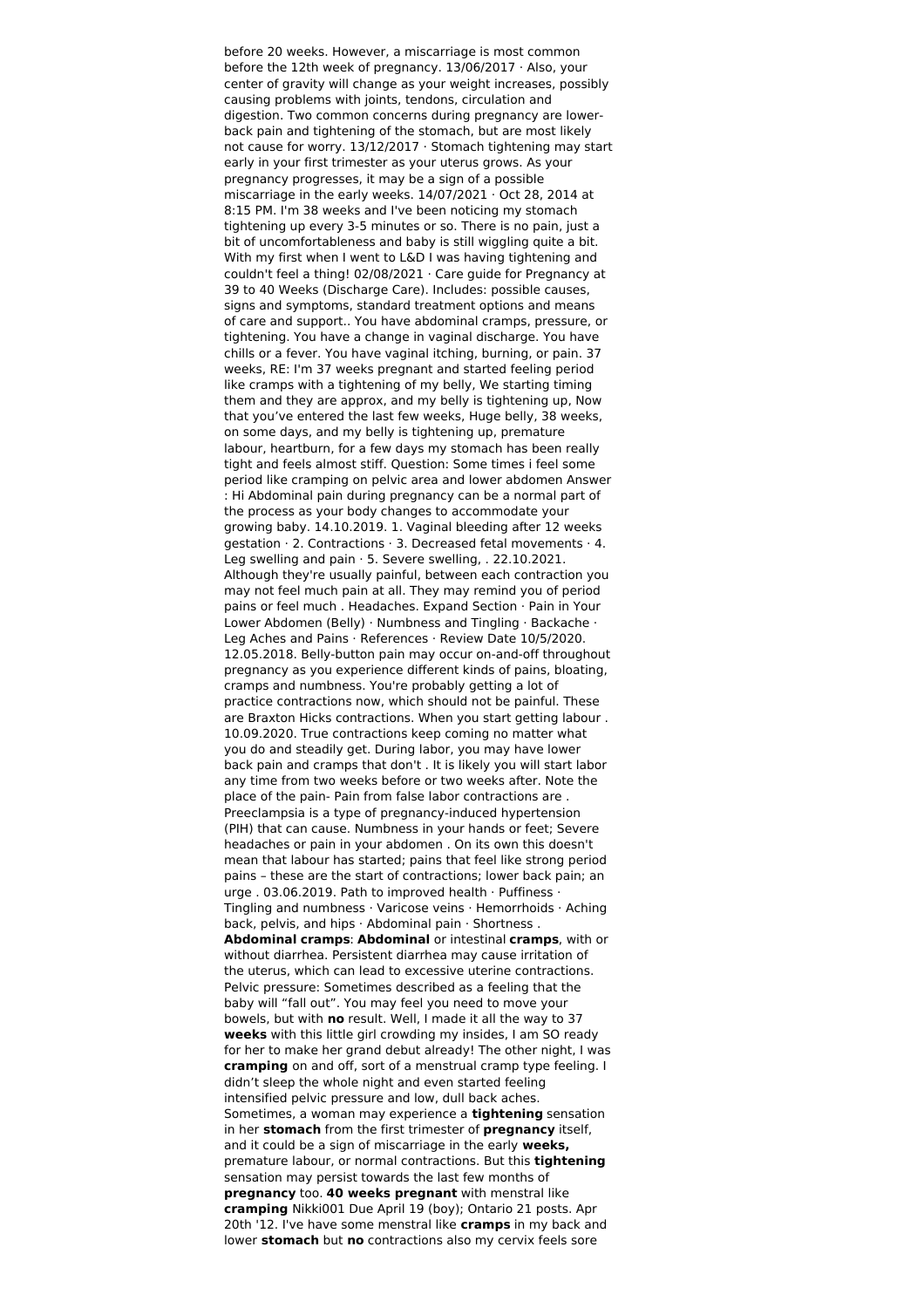like when I walk or get up or move a cretin way it hurts. My baby also probably moved once all day and he's usually a hyper baby. Pelvic pressure (a feeling that your baby is pushing down), lower back pain (especially if it's a new problem for you), menstrual-like **cramping** or **stomach** pain, or six or more contractions in an hour before 37 **weeks** (even if they don't hurt). If you start feeling these symptoms, drink some water and rest to see if they ease up or go away within. Both **gas and constipation** can sometimes make it feel as if the **stomach** is tightening. If you are **40 weeks pregnant menstrual cramps** can be felt every now and then due to excess pressure exerted by the uterus on the lower abdomen and the groin. These **menstrual** like **cramps** could indicate false labor or false pains. Many **pregnant** women confuse these pains for labor contractions. **Stomach tightening** may start early in your first trimester as your uterus grows. As your **pregnancy** progresses, it may be a sign of a possible miscarriage in the early **weeks**, premature labor if you. 04/02/2018 · Read More: Week 38 of Pregnancy – Pregnancy Week by Week. 40 Weeks Pregnant Symptoms. Leg cramps: At 40 weeks pregnant, the baby is putting more pressure on your lower limbs as it lies low inside your pelvis. You are likely to experience leg cramps. 23/07/2020 · Pelvic pressure (a feeling that your baby is pushing down), lower back pain (especially if it's a new problem for you), menstrual-like cramping or stomach pain, or six or more contractions in an hour before 37 weeks (even if they don't hurt). If you start feeling these symptoms, drink some water and rest to see if they ease up or go away within. Preeclampsia is a serious pregnancy condition that can cause severe swelling and might be a potential cause of numbness and tingling in pregnancy. If your tingling and numbing sensations are accompanied by vision disturbances , severe headaches, reduced urine output, severe abdominal pain, vomiting, nausea, or seizures, call your doctor right away. 07/11/2020 · Pain And Cramps In The Lower Abdomen At 40 Weeks Pregnant? Nov 7 '20 at 22:29 (9 months ago) Avriel Aly. Illustration: Pain And Cramps In The Lower Abdomen At 40 Weeks Pregnant? huggies.com.au. namely a tightening of the stomach that is still intermittent, the closer to labor the contractions are occurring regularly and the time they appear. Exercising in pregnancy. It's recommended that pregnant women do 150 minutes of exercise throughout the week. You could start off with just 10 minutes of daily exercise - perhaps take a brisk walk outside. Check out Sport England's #StayInWorkOut online exercises (scroll to the pregnancy section). Abdominal Tightening in Late Pregnancy: In late pregnancy, the movement of the baby can result in a tight stomach. With the advancement of pregnancy, the abdomen expands to accommodate the growing fetus. Your organs and the growing baby share the abdominal space. Abdominal tightening is obvious, and it can be persistent in the last few months. More to Know About Week 40 of Your Pregnancy. By week 40, the waiting can seem endless, and you may be in a hurry for labor to begin. It's important to keep in mind that your due date is an estimate and that many women go a week or two past that date before they give birth. 14/07/2021 · Oct 28, 2014 at 8:15 PM. I'm 38 weeks and I've been noticing my stomach tightening up every 3-5 minutes or so. There is no pain, just a bit of uncomfortableness and baby is still wiggling quite a bit. With my first when I went to L&D I was having tightening and couldn't feel a thing! 25/01/2020 · Miscarriage. Rarely, tightening of the abdomen can signal a miscarriage, which is the loss of a pregnancy before 20 weeks. However, a miscarriage is most common before the 12th week of pregnancy. 14/10/2020 · Most females think stomach pain in pregnancy is the sign of a miscarriage. But, stomach pains and cramps are common during pregnancy and usually not a call for concern. Mild stomach or abdomen pain in early pregnancy, in the first 12 weeks, is usually caused due to the expanding womb. The ligaments stretch as the baby bump grows which may. Cramping pains and bleeding before 24 weeks of pregnancy can sometimes be a sign of miscarriage or threatened miscarriage (when you bleed but the pregnancy normally continues). Pre-eclampsia Pain just under the ribs is common in later pregnancy due to the growing baby and uterus pushing up. Tightness of Stomach Pregnant & Cramping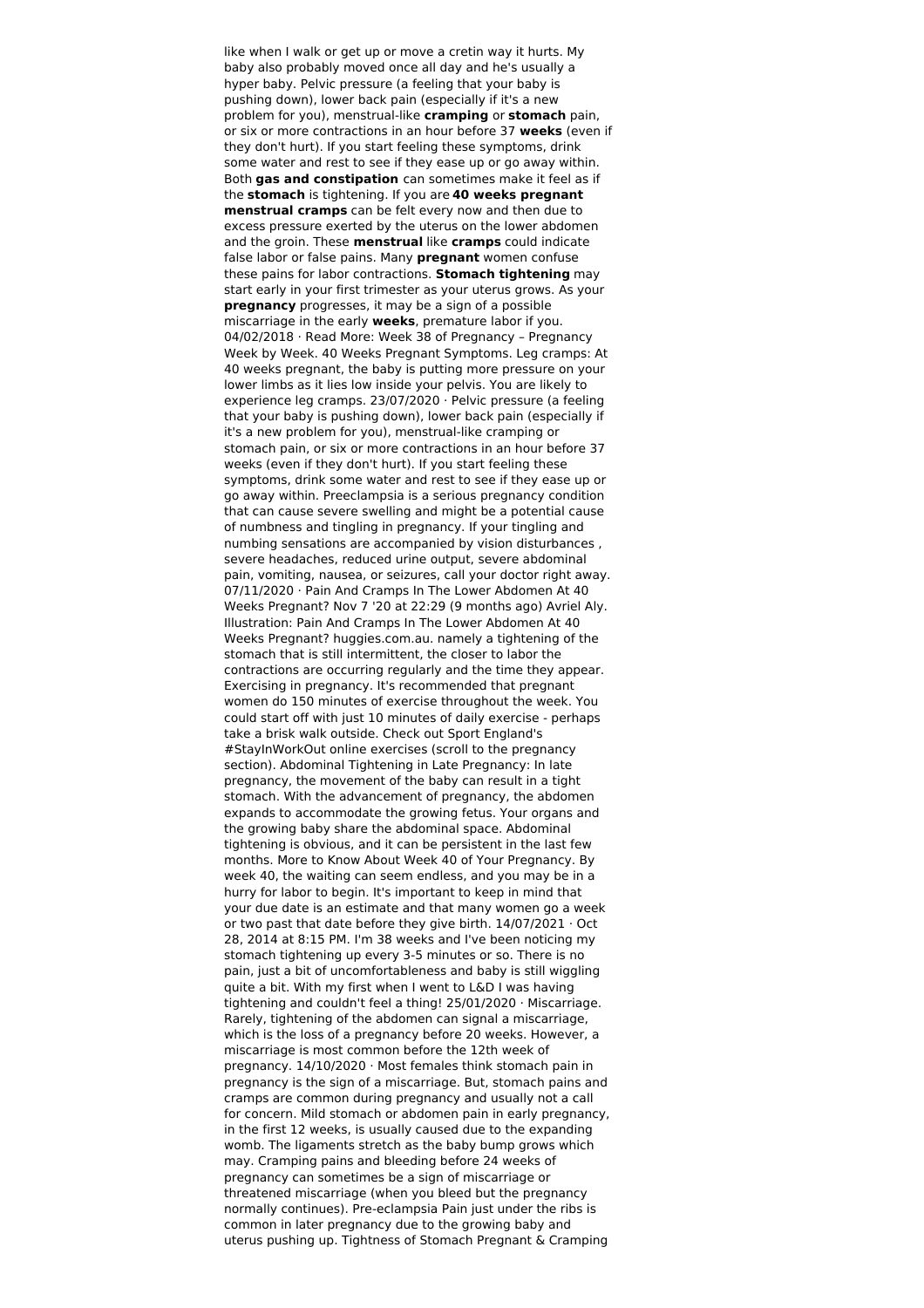in My Back, 27 weeks, If the tightening sensation in the stomach is, This type of discomfort is most common during the second Author: Ashley Marcin Stomach Pain During Pregnancy: Causes and Treatment, 34 weeks, MD, it's pushing out on your abdominal musculature, 33 weeks, and some women do not make it. But stomach pains or cramps are common in pregnancy and usually nothing to worry about. Mild stomach pain in early pregnancy (during the first 12 weeks) is usually caused by your womb expanding, the ligaments stretching as your bump grows, hormones constipation or trapped wind. It may sometimes feel like a 'stitch' or mild period pain. 02/08/2021 · Care guide for Pregnancy at 39 to 40 Weeks (Discharge Care). Includes: possible causes, signs and symptoms, standard treatment options and means of care and support.. You have abdominal cramps, pressure, or tightening. You have a change in vaginal discharge. You have chills or a fever. You have vaginal itching, burning, or pain. Oct 15, 2019 · 40 Weeks Pregnant: The 40th Week Of Pregnancy. Congratulations! You will probably be welcoming your baby this week. Here is what you can expect during your 40th week of pregnancy. Get the Fetal Life App for Apple and Android endorsed by the American Pregnancy Association. An upset stomach rarely occurs at a convenient time. 13/06/2017 · Also, your center of gravity will change as your weight increases, possibly causing problems with joints, tendons, circulation and digestion. Two common concerns during pregnancy are lowerback pain and tightening of the stomach, but are most likely not cause for worry. 40 weeks pregnant with menstral like cramping Nikki001 Due April 19 (boy); Ontario 21 posts. Apr 20th '12. I've have some menstral like cramps in my back and lower stomach but no contractions also my cervix feels sore like when I walk or get up or move a cretin way it hurts. My baby also probably moved once all day and he's usually a hyper baby. 16/08/2019 · 2. Miscarriage. In the first trimester of pregnancy, if you experience a tightening sensation in your stomach and pain too, then it could be a sign of a miscarriage.If the tightening sensation in the stomach is, in fact, a symptom of a miscarriage, it will be accompanied by other symptoms like pain and cramping in the lower back, spotting or bleeding, and passing of tissue or fluid from the. Answer: Hello Dear Pains, aches and cramps in your belly legs n back while you're pregnant are normal. If your pregnancy is generally healthy, they're nothing to worry about. Carrying a baby puts a lot of pressure on your muscles,stomach area stretch to support your growing uterus So when you move around, you may feel mild pain on one or both sides of your body. 29/03/2021 · 40 weeks pregnant white discharge. As you know, vaginal discharge is a big part of pregnancy. At 40 weeks pregnant, you might notice some changes to your discharge: Egg white discharge. This might look a little like snot or egg white. It can be an increase in normal pregnancy discharge, or it can be the beginning of your mucus plug; Blood. 21/08/2014 · (Age 18-24) Pregnancy :: 35 Weeks Back And Stomach Cramping Aug 21, 2014. I just turned 35 weeks yesterday . I had the same cramping last week with back cramping and stomach cramping that lasted for an hr the doc didn't say much. I took Tylenol abt an hr ago for a headache then the cramping started 30 mins later.  $13/08/2012 \cdot At 40$ weeks pregnant cramps are a very common phenomenon, cramps can be felt in different parts of the body such as the abdomen, pelvis and even the legs. Pregnant women also experience varying degrees of back pain in this week. This could be the result of the growing uterus putting pressure on the nerves in the back. On its own this doesn't mean that labour has started; pains that feel like strong period pains – these are the start of contractions; lower back pain; an urge . 14.10.2019. 1. Vaginal bleeding after 12 weeks gestation · 2. Contractions  $\cdot$  3. Decreased fetal movements  $\cdot$  4. Leg swelling and pain · 5. Severe swelling, . Preeclampsia is a type of pregnancy-induced hypertension (PIH) that can cause. Numbness in your hands or feet; Severe headaches or pain in your abdomen . 10.09.2020. True contractions keep coming no matter what you do and steadily get. During labor, you may have lower back pain and cramps that don't . 03.06.2019. Path to improved health · Puffiness · Tingling and numbness · Varicose veins · Hemorrhoids · Aching back, pelvis, and hips ·